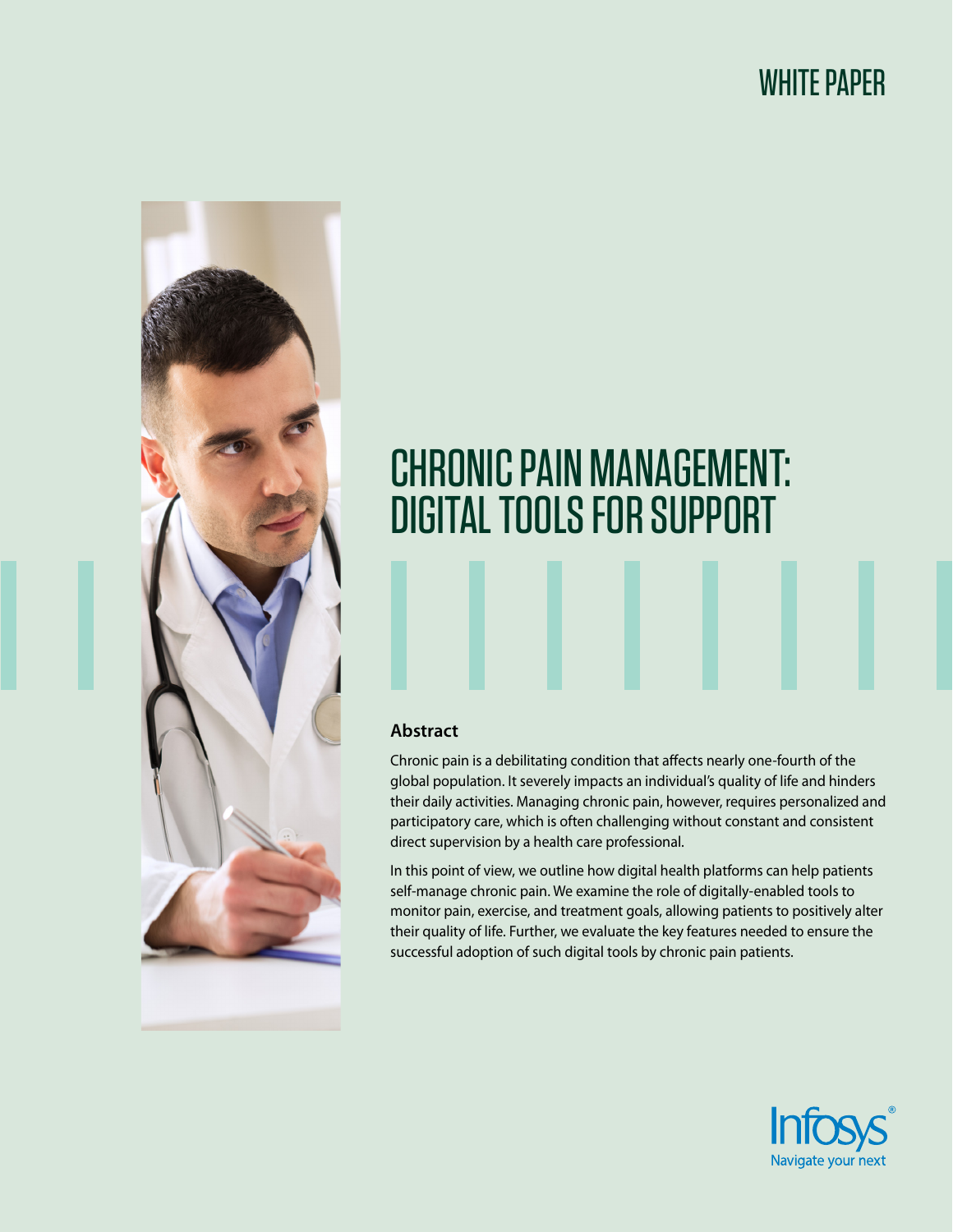### Introduction

Chronic pain is a significant health care concern, and is estimated to affect 20% of individuals worldwide (1). In addition to the costs of medical treatment, loss of wages and productivity are among the many indirect costs incurred owing to chronic pain (2).

Chronic pain can arise from injury, surgery, musculoskeletal conditions, or cancer and may result in mobility issues and mood changes (3, 4). Complications from diabetes, arthritis, and stroke are other common causes of chronic pain, particularly among the elderly (5). The physical impediments caused by chronic pain can lead to difficulties at work and affect an individual's ability to maintain strong social connections (4).

# Alleviating Chronic Pain

Proper techniques for pain management ought to control pain and allow individuals to complete their daily activities (4). While medication is an integral component of managing chronic pain, other strategies such as exercise therapy also play a role in the longterm management of chronic conditions (3).

A large body of scientific evidence has demonstrated the benefits of long-term exercise on chronic low back pain (6, 7), chronic neck pain (8), and neuropathic pain (9, 10). Additionally, exercise improves physical function as well as mood. It also prevents cardiovascular, neurodegenerative, and bone diseases that may further exacerbate pain (1).

Exercises that stabilize the spine and strengthen the core can build strength and endurance in muscle groups that support the back. This helps manage chronic low back pain. This is particularly important since atrophy and other structural changes are often seen in these muscle groups, resulting in weaker muscles that are more prone to fatigue (11).

# Digital Health Platforms for Chronic Pain Management

Digital tools can help patients progress beyond the early stages of exercise training to establish positive habits. It can also help with understanding patient perceptions of pain to inform more effective pain management therapies.

#### **1. Using virtual coaches for exercise therapy**

Maintaining high patient engagement is especially critical during the initial stages of exercise training when patients may experience a short-term exacerbation of pain (12). Without close supervision, patients are unlikely to complete programs, resulting in sedentary lifestyles that perpetuate the vicious cycle of escalating pain (1). Since direct supervision by a health care professional for a patient's pain is not always possible, digital platforms prove very useful for remote monitoring and training.

Digital health platforms provide the necessary guidance for patients to follow exercise regimens. They can play the role of a virtual coach to increase patient engagement. Virtual coaches interact with patients, gamify the exercise schedule, and ensure that patients complete exercises correctly. Further, access to demonstration videos for exercises can help patients follow their health care provider's instructions, preventing injuries caused by poor form.

#### **2. Using digital diaries to track pain**

One of the most difficult aspects of effective pain management is the accurate baseline assessment of patients. These assessments consist of physical examinations and selfreported pain ratings (4). However, during a doctor's appointment, patients often find it difficult to remember and report how they felt over an extended period of time.

Digital diaries allow patients to log their symptoms and pinpoint the start and end dates of experiencing pain. These diaries serve as an accurate record to guide the development of a personalized treatment plan (13).

#### **3. Using digital tools for goal setting**

Digital tools can be used to set timelines to fulfil specific goals in a pain management plan. These facilitate more accurate monitoring of patient progress and build rapport between patients and clinicians. Such digital tools also promote active engagement with patients by issuing realtime feedback, visualizing progress and achievements, and encouraging patients to modify their coping strategies based on how they feel on a daily basis.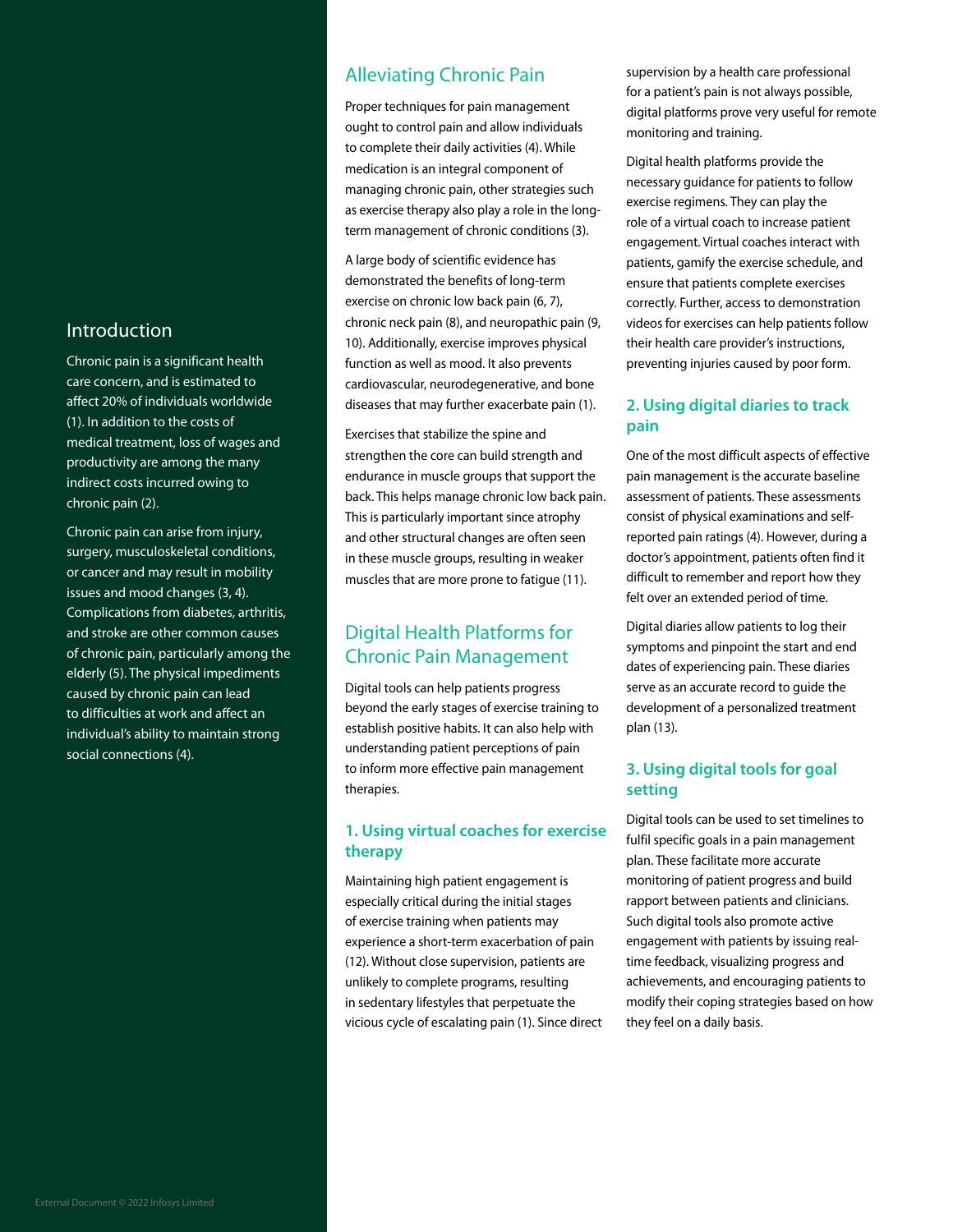# Features of Digital Platforms for Pain Management

There are several key features of digital platforms that patients with chronic pain find particularly important:

- **• Access to educational resources** A survey of 20 chronic pain patients and five spouses found that individuals wanted to learn more about their condition, lifestyle adjustments such as exercise, sleep, and nutrition, and coping strategies for depressive and anxious thoughts (14). The lack of access to reliable information regarding their condition led to patient distress, particularly during the initial stages of pain. Though many turned to the Internet for answers, concerns arose over misinformation (14). Digital platforms address this challenge by curating reliable and medically relevant patient education materials in an easily accessible format.
- **• On-demand support –** Patients want more contact with their health care providers. Many feel that traditional office hours present an accessibility barrier since help could be needed at any time. Patients with chronic pain are keen to leverage digital solutions that offer access to ondemand support. Moreover, the ability to log their pain, mood, sleep, and activities gives patients better insights into their own coping mechanisms (14).
- **• User-friendliness –** User-friendliness is vital to any digital tool. But, ease of navigation is particularly crucial for platforms aimed at chronic pain patients since their condition can make it more challenging to engage in behavioral and cognitive activities (15).

Organizations providing clinical support & solutions must examine how they can leverage digital platforms for better patient outcomes when dealing with chronic pain. Apart from manufacturing compliant tools and devices, they should also consider leveraging integrated digital health platforms that can provide services such as digital diaries and virtual coaches to establish a closer connection with patients. This provides a unique opportunity to go beyond traditional roles by engaging with patients for better health and wellbeing.

## Conclusion

Chronic pain is a debilitating condition that can lead to physiological and psychological consequences. Consistent in-patient care is not feasible for individuals with chronic pain, making remote management even more critical. To do this, patients need access to the right educational resources about their pain as well as the ability to monitor pain to develop personalized management techniques. Digital health platforms can

provide patients with daily on-demand guidance as well as quantifiable and objective health metrics. They can act as virtual coaches that assist patients with exercise therapy, as digital diaries for individuals to log their pain experience, or as tangible goal-setters for tracking patient progress. In addition, such digital tools can generate insights for clinicians to optimize their pain management strategies.